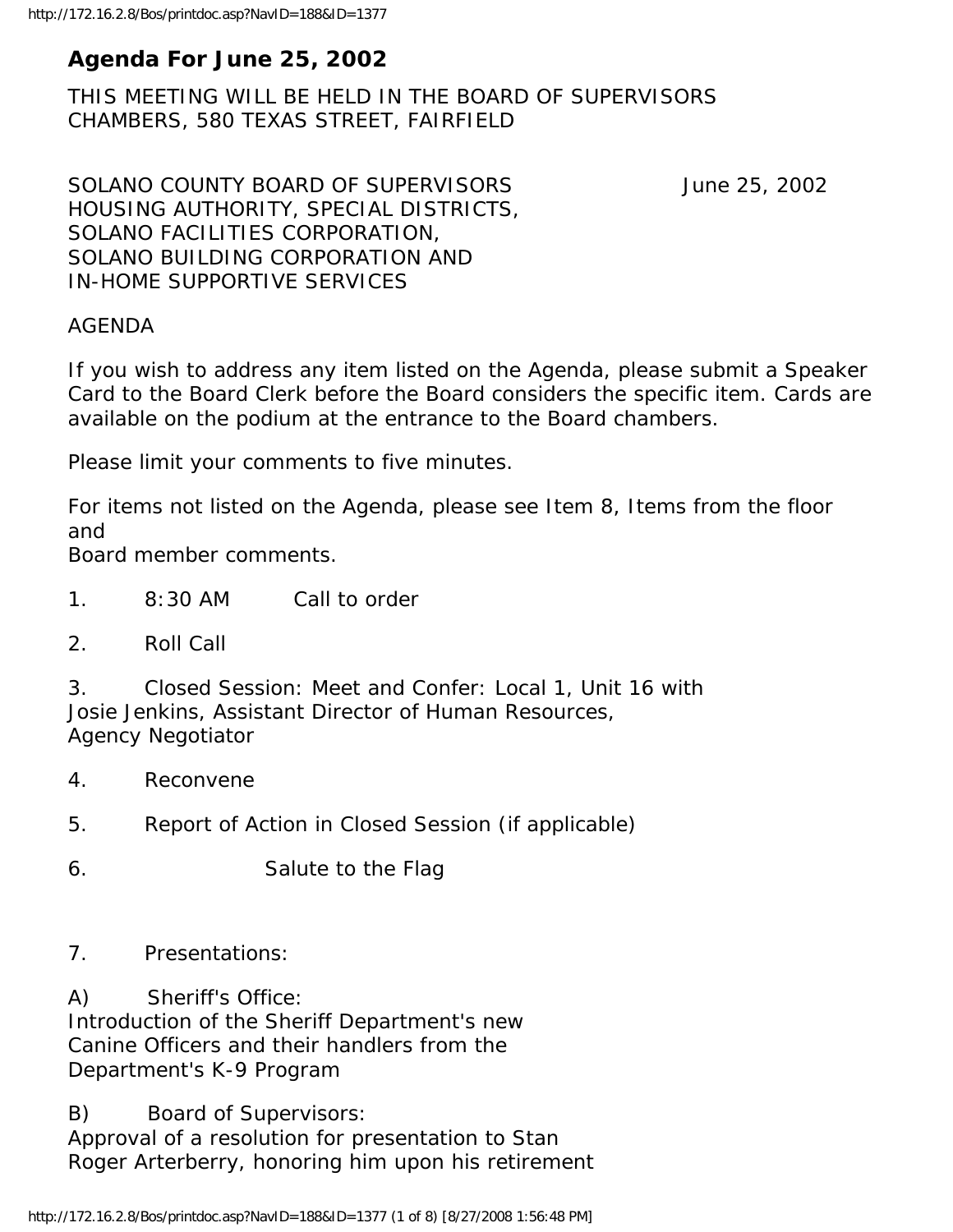http://172.16.2.8/Bos/printdoc.asp?NavID=188&ID=1377

from Solano Community College (Supervisor Kondylis)

C) Agriculture:

Presentation of the Annual Crop Report for the year 2001 by Susan Cohen, Agricultural Commissioner

8. Items from the floor and Board member comments

This is your opportunity to address the Board on a matter not listed on the Agenda, but it must be within the subject matter jurisdiction of the Board. Please submit a Speaker Card before the first speaker is called and limit your comments to five minutes.

9. Additions to or Deletions from the Agenda

- 10. Approval of the Agenda
- 11. Approval of Consent Calendar

The Board considers all matters listed under the Consent Calendar to be routine and will adopt them in one motion. There will be no discussion on these items before the Board votes on the motion unless Board members, staff or the public request specific items be discussed and/or removed from the Consent Calendar. If you wish to address specific items on the Consent Calendar, please submit a Speaker Card before the Board takes action on the Consent Calendar and appropriately limit your comments to five minutes.

CONSENT CALENDAR

GENERAL GOVERNMENT

12. Clerk of the Board of Supervisors: Approval of Minutes: Board of Supervisors May 28, 2002 and June 4, 2002

13. Human Resources:

Adoption of a resolution approving the Memorandum of Understanding for employees represented by Public Employees Union, Local One, Unit #16, Mid-Management, for the term of August 5, 2001 through August 3, 2003 (approximate additional cost \$9,900 in FY2001/02 - \$205,000 in FY2002/03)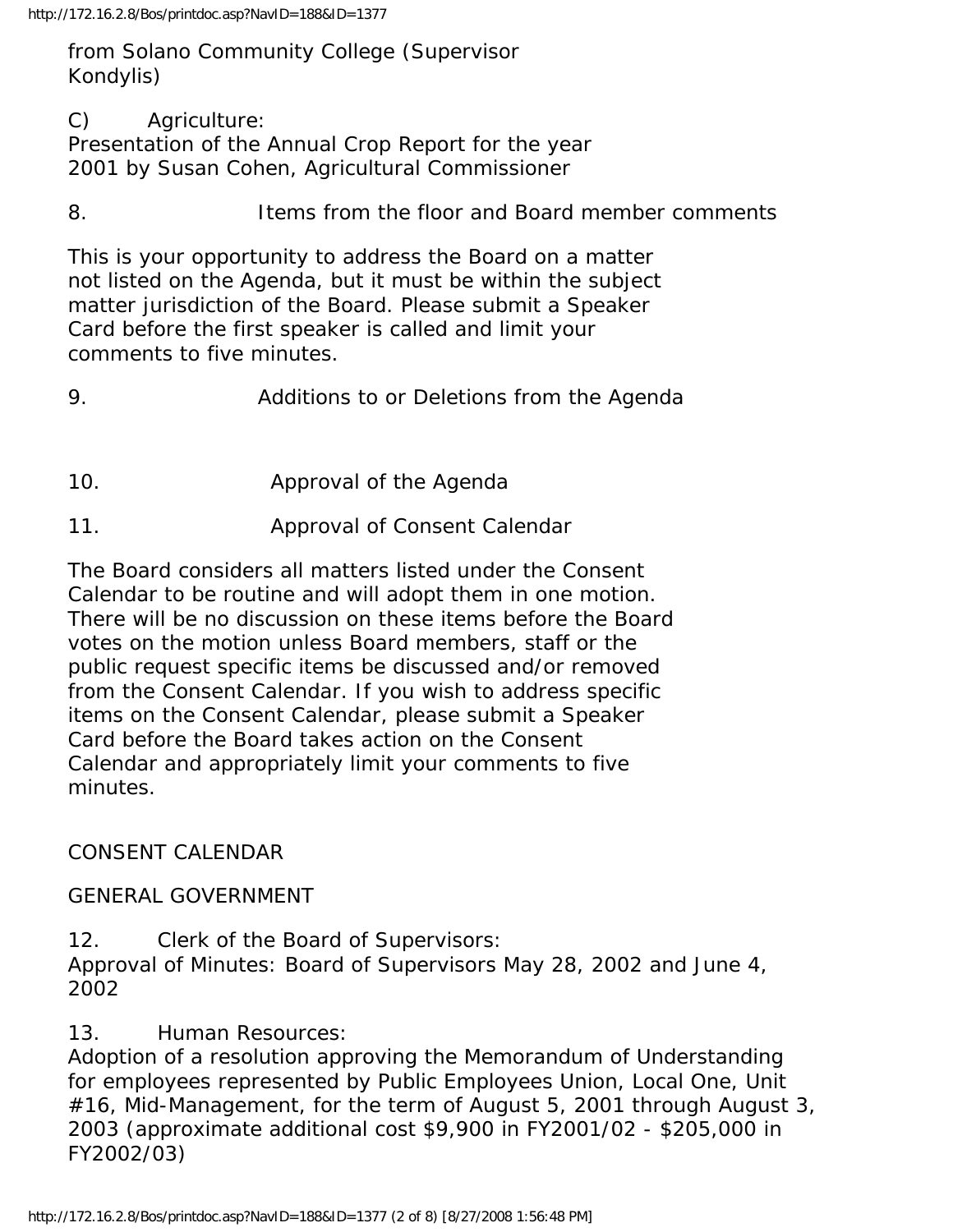14. General Services:

A) Approval to refund \$10,000 to the Vacaville Sunrise Rotary Club received as a donation for the Lake Solano ADA Accessible Fishing Pond Project at Lake Solano Regional Park (no financial impact in refunding donation)

B) Approval of amendments to agreements for contractual services with URS Greiner Woodward Clyde, San Francisco in the amount of \$220,000 and Kitchell, Sacramento in the amount of \$220,000 for a total amount not to exceed \$440,000 to provide project management and architectural/engineering services for various County Capital Improvement Projects for FY2002/03; authorize the County Administrator to sign the Amendments (funding included in FY2002/03 Proposed Budget)

## HEALTH AND SOCIAL SERVICES

15. Health and Social Services:

A) Approval of an amendment in the amount of \$13,483 to the agreement with Planned Parenthood: Shasta-Diablo for the Adolescent Family Life and Sibling Pregnancy Program for the period of July 1, 2001 to June 30, 2002; approve the development of an agreement in the amount of \$203,483 with Planned Parenthood for the Adolescent Family Life and Sibling Pregnancy Prevention Program for FY2002/03; authorize the Chairman to sign the agreements (State funded)

B) Approval of a grant with the Vacaville Police Department in the amount of \$60,000 to provide funding for the Child Abuse Response Team (funding included in FY 2001/02 Budget)

C) Approval of a grant agreement in the amount of \$75,000 with Metropolitan Transportation Commission (MTC) for a Low Income, Flexible Transportation (LIFT) project for the period of January 1, 2002 to September 30, 2004 (50% required match to come from CalWORKs Incentive funds)

D) Approval of an agreement with Children's Network in the amount of \$75,000 to implement the Integrated Family Support Initiative (IFSI) project for the period July 1, 2002 to June 30, 2003; approval of a resolution amending the Allocation List to add 1.0 FTE Limited Term Social Worker III and 1.0 FTE Limited Term Public Health Nurse, both to June 30, 2004

## CRIMINAL JUSTICE

16. Sheriff/Coroner/Public Administrator:

Approval of the renewal agreement for participation in the Federal Equitable Sharing Program related to federally forfeited cash, property and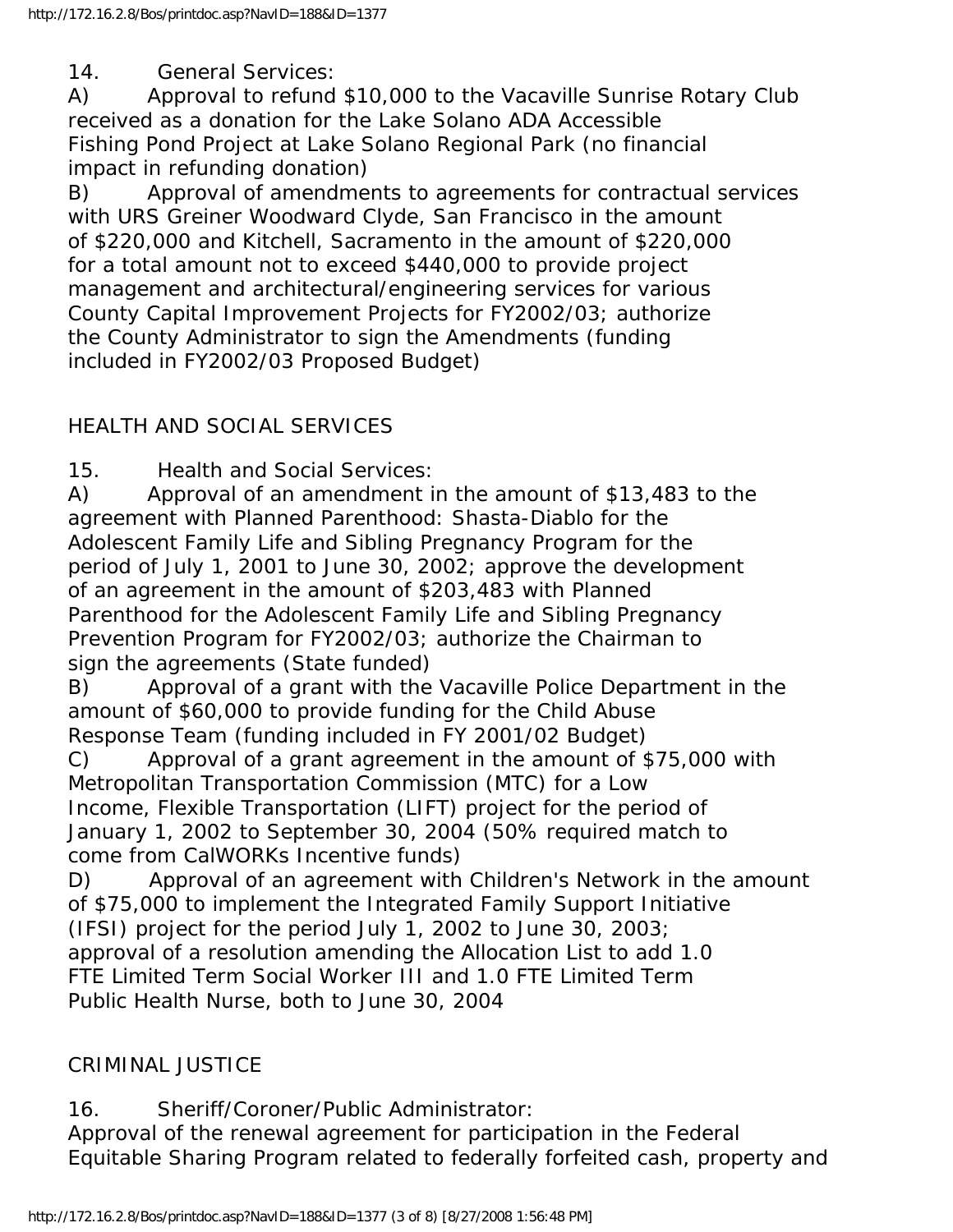proceeds; authorize County Administrator to sign agreement (no cost – participation makes County eligible to receive funds)

## 17. Probation:

Approval of draft contracts for the provision of substance abuse treatment services for the period July 1, 2002 through June 30, 2003 under the Proposition 36 Substance Abuse Treatment Program for FY2002/03; authorize the Chairman to sign final contracts: Pharmatox - \$75,000; Healthy Partnerships - \$75,000; Recovery Connection - \$50,000; California Hispanic Commission on Alcohol and Drug Abuse - \$50,000; Youth and Family Services - \$50,000; Eagle Recovery Programs & Transition Homes - \$75,000; Bi-Bett - \$51,000; Genesis House - \$50,000; House of Acts - \$50,000 (all fully funded by State)

18. Fouts Springs Youth Facility:

Approval of an Appropriation Transfer in the amount of \$199,750 from and within Salaries and Benefits to Services and Supplies to assure sufficient funds in expenditure accounts through the balance of FY 2001/02

## LAND USE/TRANSPORTATION

19. Transportation:

A) Adoption of a resolution authorizing the Transportation Director to purchase rights of way for road purposes on various County road improvement projects: McCormack Road Bridge Replacement, Pleasants Valley Road, Runge Road-Tremont Road-Old Davis Road, and Shiloh Road Bridge Replacement (funded with Federal and Road Fund monies – no General Fund impact)

B) Accept the offer of dedication of property from James E. and Colleen M. Tenbrink for road purposes on Halley Road and Thissell Road (Dixon area) (Road Fund incurs minimal cost to maintain dedicated property)

C) Approval of a Resolution of Intent to vacate a portion of Vaca Street and First Street in Elmira; set date for a noticed/published hearing on the vacation:

Suggested date for noticed/published hearing: August 13, 2002 at 2:00 p.m.

20. Environmental Management:

A) Approval to amend the contract with the Fairfield-Suisun Sewer District to incorporate water pollution prevention services into food establishment inspections through June 30, 2007; authorize the Director of Environmental Management to sign the contract (provides additional revenue of \$27,300 per year for five years)

B) Approval of an amendment to the Professional Services Contract Agreement with Jack Harrison to increase the contract in an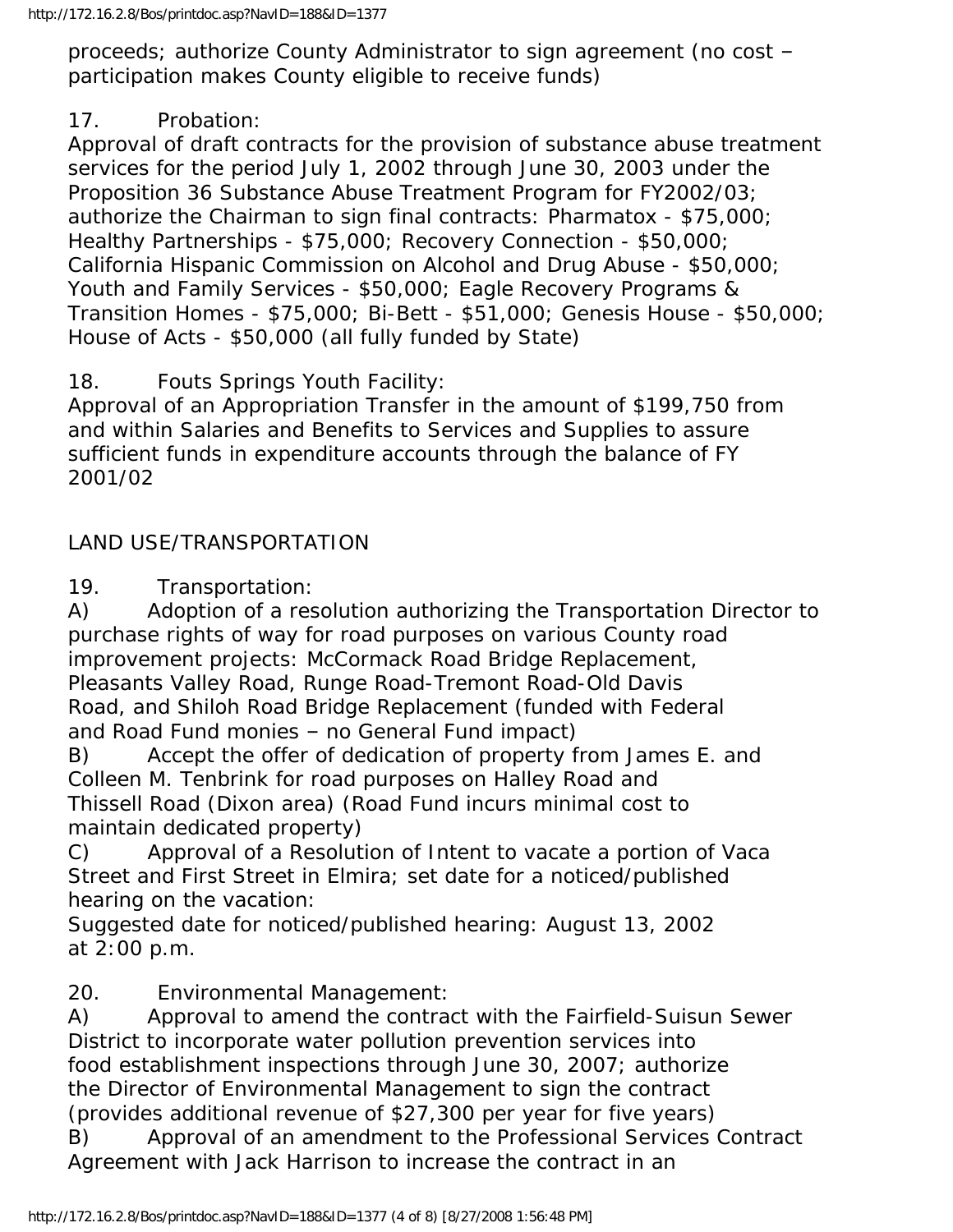amount not to \$40,000 to perform additional services for County Parks (funding from State Park Bond funds and General Fund match not to exceed \$10,000)

#### **OTHER**

## 21. Library:

Approval to accept three grants from the California Council for the Humanities of \$500 each for the Fairfield-Suisun Community Library, John F. Kennedy Library (Vallejo) and the Vacaville Public Library to promote statewide reading of The Grapes of Wrath by John Steinbeck (no General Fund cost)

SPECIAL DISTRICTS GOVERNED BY THE BOARD OF SUPERVISORS: None

## SCHEDULED CALENDAR

22. Rescheduled Consent Items: (Items pulled from Consent Calendar above)

- $(A)$   $E)$
- $(B)$  F)
- $(C)$   $G)$
- D) H)

#### GENERAL GOVERNMENT:

23. General Services:

Consider approval to execute a Notice of Substantial Completion for abatement-demolition of 14 structures on the County's West Texas Street site, Fairfield by R.C. Knapp, Inc., El Sobrante

## HEALTH AND SOCIAL SERVICES: None

#### CRIMINAL JUSTICE

24. Sheriff/Human Resources: Consider adoption of the Sheriff's reorganization plan by approving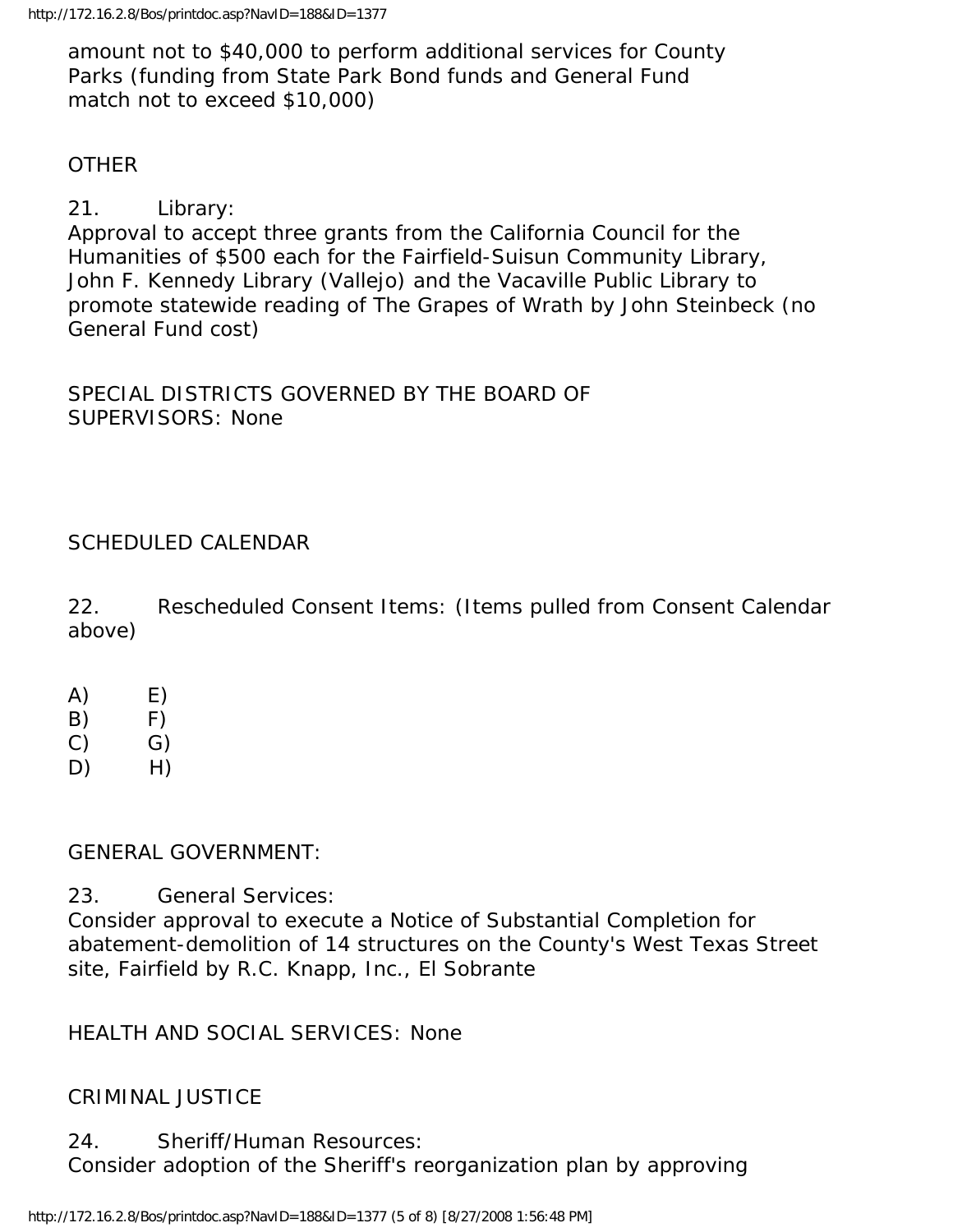resolutions amending the Alphabetical Listing of Classes and Salaries and the Position Allocation List in the Sheriff's Department to reflect additions and deletions of position classifications and adjustments in salaries as outlined in the staff report

25. Sheriff:

A) Approval of a contract with StarMed Health Personnel, Inc. in an amount not to exceed \$100,000 to provide temporary nursing staff support to County detention facilities for the period of July 1, 2002 through June 30, 2003 (costs included in Sheriff's Budget for FY 2002/03)

B) Approval of a contract with J & C Nationwide Inc. in an amount not to exceed \$100,000 to provide temporary Physician and Psychiatric services to persons incarcerated in County detention facilities for the period of July 1, 2002 through June 30, 2003 (costs included in Sheriff's Budget for FY 2002/03)

## LAND USE/TRANSPORTATION

26. Transportation:

Consider approval of Solano County's Fast Track Congestion Relief and Safety Projects for inclusion in the proposed County Transportation Expenditure Plan

OTHER: none

MISCELLANEOUS ITEMS

27. Appointments/Resignations to Boards and Commissions:

A) Board of Supervisors:

Consider nomination of Glen Grant to the Solano Bicycle Advisory Committee for appointment by the Solano Transportation Authority

B) Board of Supervisors:

Consider the reappointment of Pam Keith to the Solano County Civil Service Commission

C) County Administrator's Office:

Consider approving the amended by-laws and appointments to the Solano Partnership Against Violence as outlined in the staff report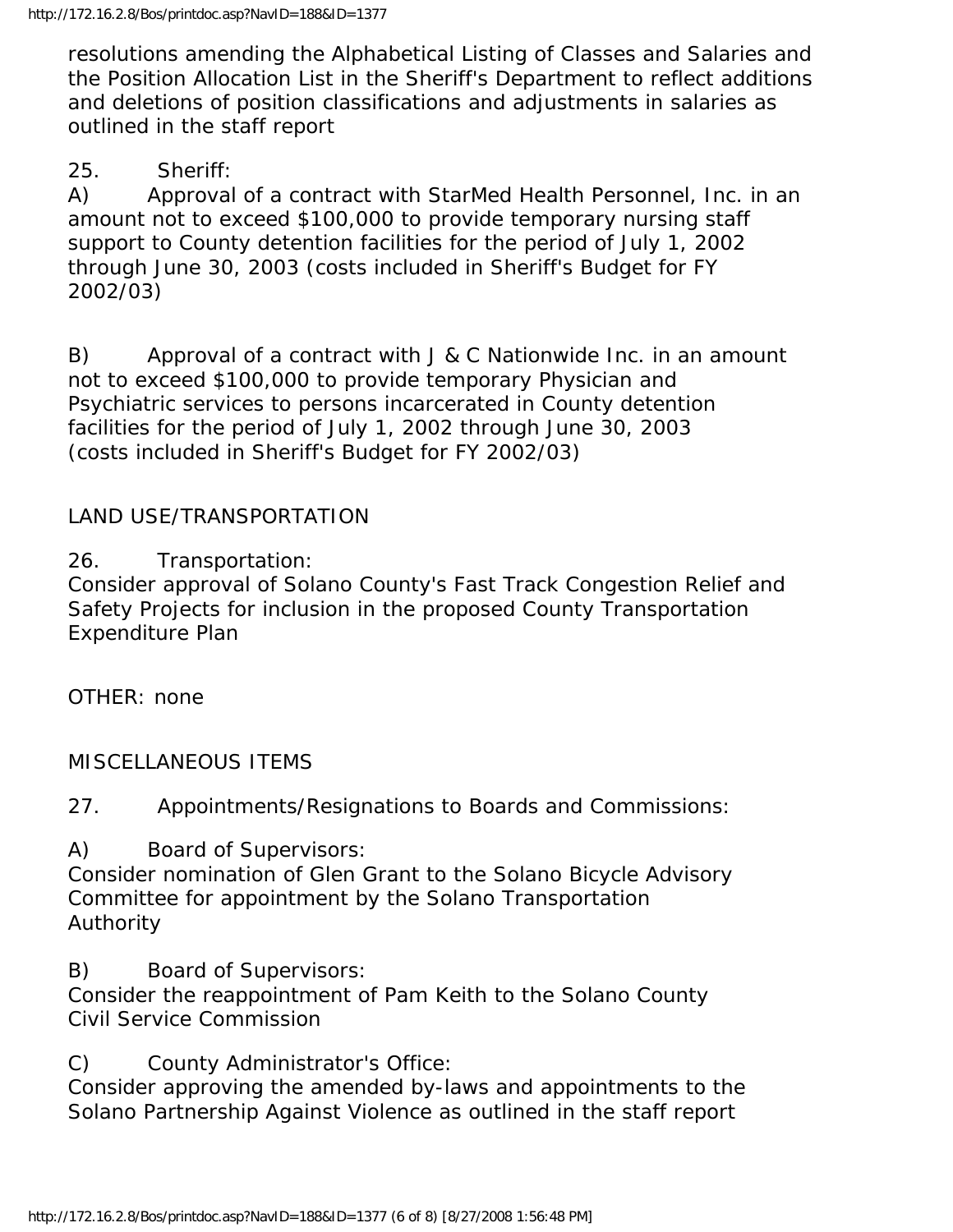28. Adjourn

#### MEETING CALENDAR

6/25 5:30 p.m. Vallejo Sanitation and Flood Control, 555 Santa Clara St., Vallejo 6/27 2:00 p.m. Solano County Child Care Planning Council, Children's Network, 2320 Courage Dr., Ste. 107, Fairfield 7/1 10:00 a.m. LAFCO, Board Chambers, 580 Texas St., FF 7/2 9:00 a.m. Board of Supervisors, 580 Texas St., FF 7/3 9:30 a.m. BAAQMD, 939 Ellis St., San Francisco 7/3 Noon Children's Network, Solano County Health and Social Services, 2101 Courage Dr., FF 7/3 1:30 p.m. ABAG Regional Planning Comm. 7/8 9:00 a.m. Solano County Budget Hearings, Board Chambers, 580 Texas St., FF 7/9 12:00 p.m. Solano Partnership Against Violence, 1735 Enterprise Dr., Bldg. 3, FF 7/9 4:00 p.m. Maternal, Child, and Adolescent Health Advisory Board, 1735 Enterprise Dr., Bldg. 3, Gain Conf. Rm., FF 7/10 6:30 p.m. SIDS Advisory Committee, 300 Hospital Dr., Basement Classrooms, Vallejo 7/10 6:00 p.m. Solano Transportation Authority, 333 Sunset Ave, Suite 230, Suisun 7/10 9:00 a.m. Yolo-Solano Air Quality Management District, 1947 Galileo Court, Suite 103, Davis 7/10 6:15 p.m. Solano County Fair Board of Directors, Administration Building, Solano County Fairgrounds, Vallejo 7/10 6:00 p.m. Alcohol and Drug Advisory Board, 1735 Enterprise Dr., Bldg. 3, Conf. Rm. 1, FF 7/11 1:30 p.m. Emergency Medical Care Committee, 1735 Enterprise Dr., Bldg. 3, Conf. Rm. 1, FF